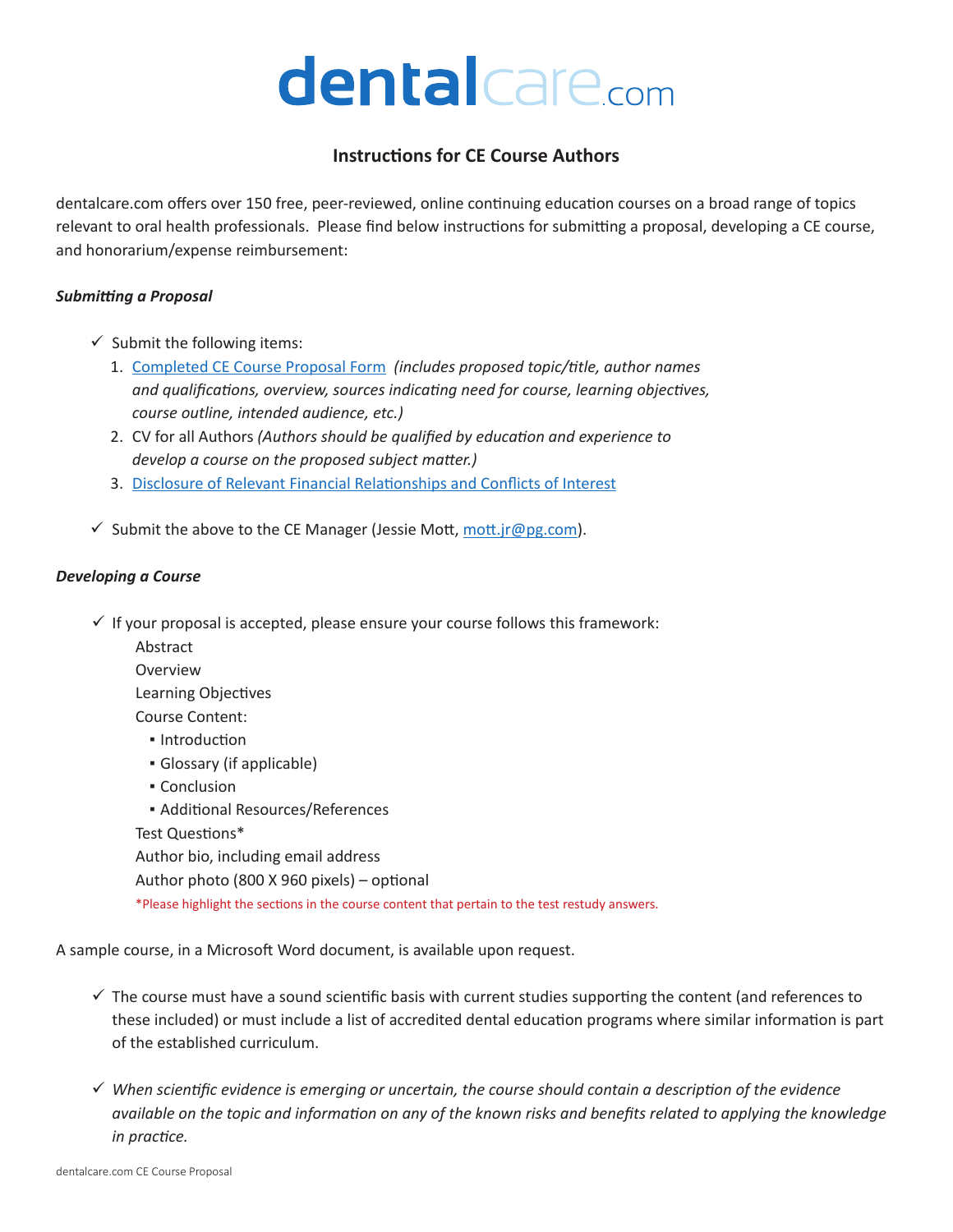- $\checkmark$  The course should present a balanced view of all therapeutic options, using generic names whenever possible and should not market or promote products or commercial services.
- $\checkmark$  Learning Objectives should include verbs describing what the learner will be able to do upon completion of the course. They should be specific/measurable and focus on the learner's performance in a practice setting and should be based on identified needs. [Click here](https://www.dentalcare.com/en-us/professional-education/ce-courses/ce398/writing-course-objectives) to view "Bloom's Taxonomy of Learning" for suggested action verbs relevant to writing Learning Objectives.
- $\checkmark$  References that support clinical recommendations from the scientific literature should be included whenever possible. Please use the [American Medical Association \(AMA\)](https://library.tamu.edu/help/help-yourself/citing-sources/files/Using-the-AMA-Style.pdf) referencing style. When citing a website, please provide the relevant URL.
- $\checkmark$  Test questions must assess whether the learner achieved each of the course Learning Objectives. Questions should be clear, specific, and the correct answer should be unambiguous. In addition:
	- 1. Multiple choice questions should have at least 4 answer options.
	- 2. "All of the above" and "None of the above" are unacceptable answer options.
	- 3. Limit use of "True" and "False" answer options.
- $\checkmark$  Audio or audiovisual courses must be augmented by additional written materials that serve the purpose of summarizing, further explaining, or clarifying the audio or audiovisual material. In addition, references must be included so that learners can follow-up for further study in the subject.

#### *Images*

- $\checkmark$  A .jpg or .gif format is preferred for images (minimum image width should be no less than 400 pixels).
- $\checkmark$  Slides, abstracts and handouts, cannot contain any advertising, trade name or a product-group message.
- $\checkmark$  Ensure all images are authentic and that appropriate release statements have been obtained if any images of patients/people are used. Please indicate the source of each image. If any images are copyrighted, please submit a statement from the copyright holder granting permission to use the images in the dentalcare.com CE course.

## *Video Courses*

- $\checkmark$  The preferred video format is .mp4 but other file formats are acceptable. The video file size needs to be less than 1,000 MB.
- $\checkmark$  Transcripts are required for all videos with audio. The dentalcare.com team can assist with this service, if needed. If supplying the transcripts, please ensure to highlight the answers to the test questions for programming purposes.

## *Submitting a Course*

- Submit manuscript to the CE Manager (mott.jr[@pg.com](mailto:mott.jr%40pg.com?subject=CE%20Course%20Submission))
- $\checkmark$  Image/Media files should be uploaded to: [dentalcare.com Hightail Dropbox](https://www.hightail.com/u/pgdental)